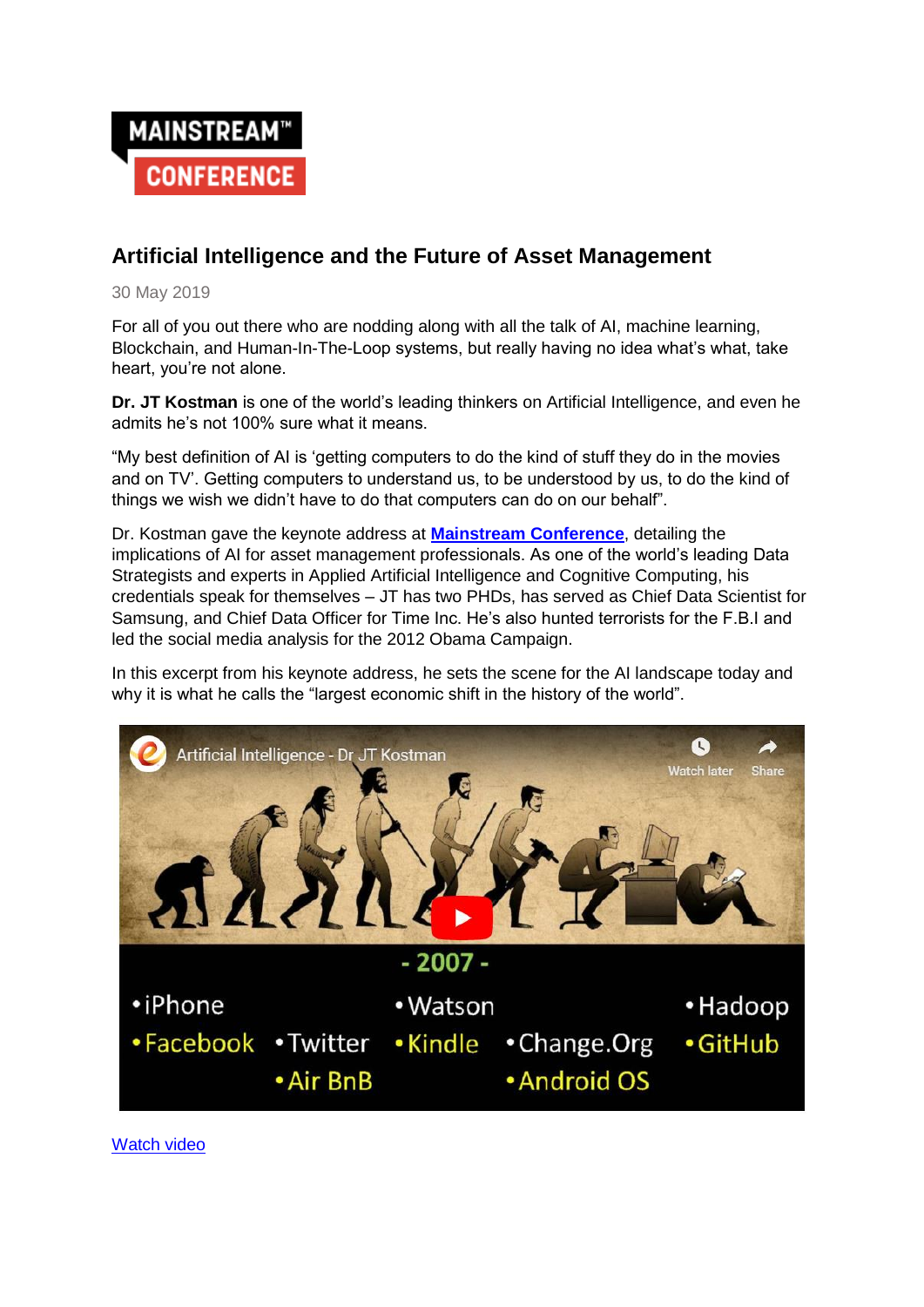# **3 Forces Making AI Possible**

There are three aspects of computing that enables AI:

### **1. Size**

The size of the data that is available to us now is what makes AI possible. "Data is to AI as water is to fish: Without data AI can't exist". According to Kostman by 2020 we're going to have 40 zetabytes of data available for analysis. (And if you're wondering how much that it is, here's a simple way to work it out: Count every grain of sand that exists in the world and multiply it by 75. Suffice to say, it's a lot!)

### **2. Speed**

You can currently buy a chip for your laptop for around \$1,000 that operates at one teraflop – that's 1 trillon floating operations a second (a floating operation being something like calculating the square root of 540,006). Even if you were somehow able to solve one operation a second, this would still take you 31,700 years to calculate a trillion of these. And that is just consumer grade technology – things get exponentially faster when you start looking at what large corporations are able to do with sizable investment into this technology.

### **3. Sophistication**

The sophistication of the algorithms we're using now is by far the most important and impressive force driving AI. "The most enabling and elegant ideas in science are now being manifested in machine learning". To put this in context, if a car that was made in the same year as Intel's first miroprocesser (1971) had had the same technological advances applied as the microprocesser, it would be able to go 400,000 km/hour and it would cost about 3 cents to buy. That would be one hell of a car! Technology has progressed at a rate that is nearly incomprehensible.

## **Machine Learning: A Simple Yet Sophisticated Art**

Kostman says that machine learning accounts for around 90% of what we regard as AI today. And it's a lot simpler than you might think. Watch this excerpt from his session at Mainstream Conference for a straightforward yet comprehensive explanation of machine learning.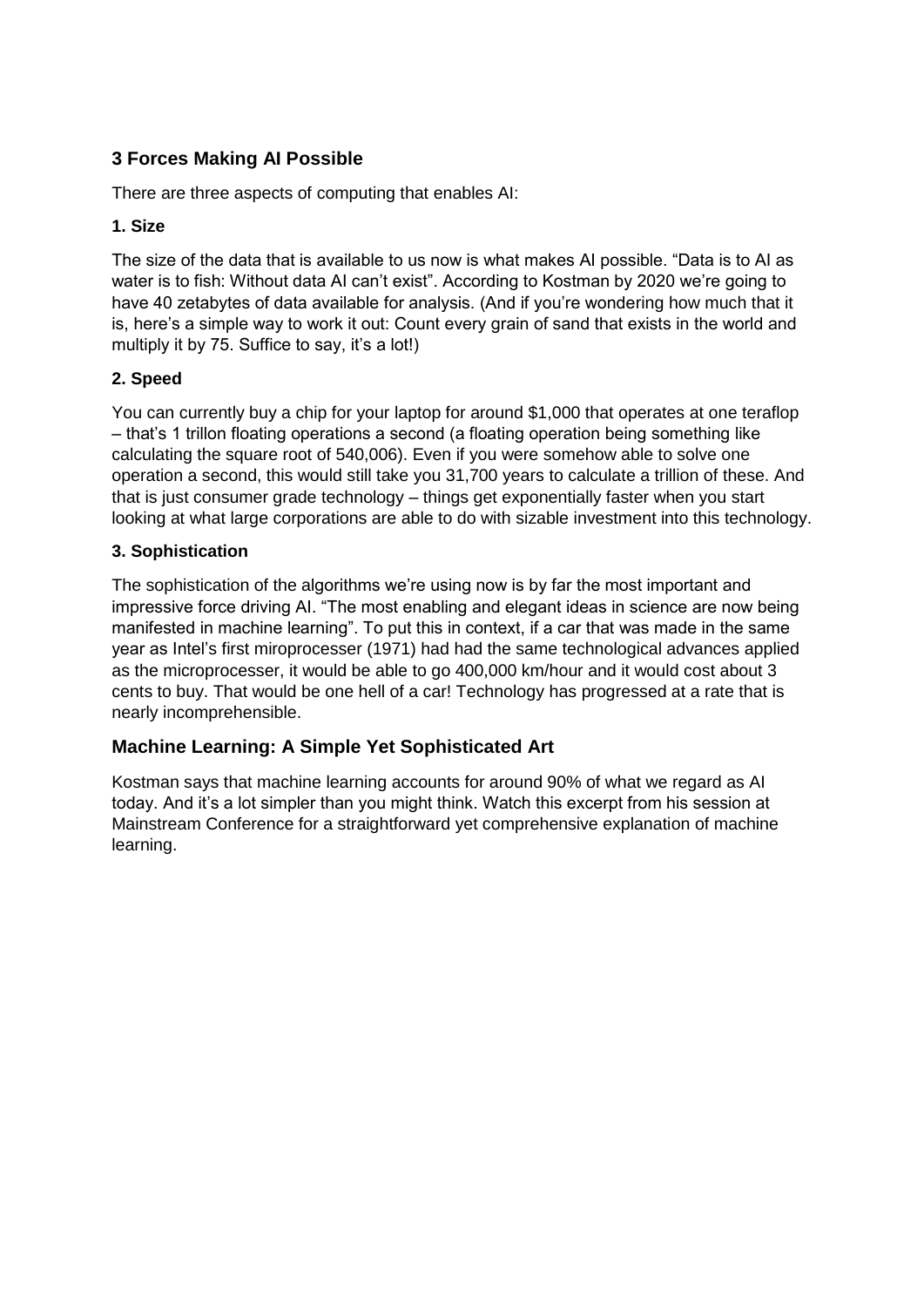![](_page_2_Picture_0.jpeg)

#### [Watch video](https://youtu.be/BChjSFdIuh0)

#### **So the natural question is "should we be fearing machines? Are they going to be replacing us?"**

"Yes, there is a real threat", says Kostman. But the upside is that computers have strengths and weaknesses just like us. "There's a force at play known as Morevec's paradox. Morevec's paradox (in plain English) is that computers are really good at things that human's suck at, and humans are really good at things that computers suck at" he says.

Fortunately for us though, computers thrive on the jobs that we don't typically like – tedious, repetitive, and very detailed tasks. So while there is a threat of task redundancy, it's likely they are the kind of tasks we don't necessarily want to do.

In this article [Robots Will Never Take This Job!](https://www.linkedin.com/pulse/robots-never-take-job-jt-kostman-phd/) which Kostman wrote as a very sweet homage to his wife who is a nurse, he outlines why computers will never be able to truly replace some jobs. It comes down to our humanity, "AI is capable of many things – but it is not, nor will it ever, be capable of humanity," he says, "silicon circuits will never be able to provide the kind of humanity that truly distinguishes man from machine."

Kotsman believes that instead of getting computers to work for us, we're going to be forming partnership with machines. "We're not just going to be telling machines to do things, we're going to be working symbiotically with us, it's what I refer to as "Symbiotic AI", working together to come up with better, faster, more accurate solutions".

Kostman says that to survive, or event thrive, in this age of artificial intelligence, we need to abrogate the aspect of our lives that is machine oriented. "Take advantage of Morevec's paradox and give the machines the tasks they do best. Focus on the "human" part of your job – fortunately for most of us that's the part of work we love – collaboration, being creative, being thoughtful, being humane."